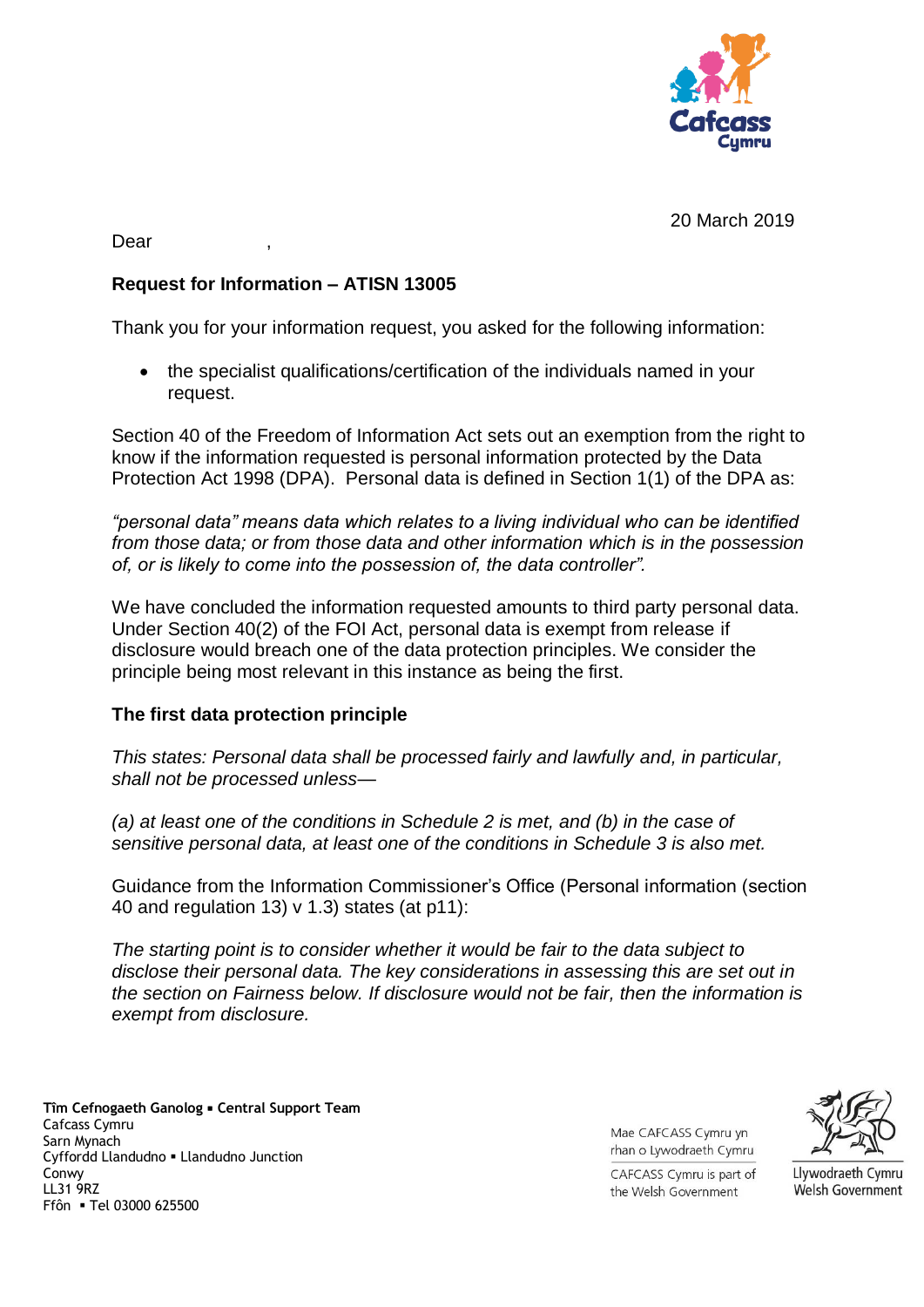This approach was endorsed by the Court of Appeal in the case of Deborah Clark v the Information Commissioner and East Hertfordshire District Council where it was held:

"*The first data protection principle entails a consideration of whether it would be fair to disclose the personal data in all the circumstances. The Commissioner determined that it would not be fair to disclose the requested information and thus the first data protection principle would be breached. There was no need in the present case therefore to consider whether any other Schedule 2 condition or conditions could be met because even if such conditions could be established, it would still not be possible to disclose the personal data without breaching the DPA*.

Further, the second data protection principle states:

*Personal data shall be obtained only for one or more specified and lawful purposes, and shall not be further processed in any manner incompatible with that purpose or those purposes.*

Whilst we may hold details of the qualifications of the individuals named in your request, there would be no reasonable expectation this information would be put into the public domain. Thus, we believe release of this information would be both unfair so as to breach the first data protection principle, and also that the publishing of this information in the public domain would be incompatible with the purpose for which the data was originally obtained.

For these reasons, the information is being withheld under section 40(2) of the Freedom of Information Act. This is an absolute exemption and not subject to the public interest tests.

The Welsh Government recognises there is a public interest in knowing that an individual employed as a Family Court Advisor (FCA) is qualified to do that job. Outlined below are the qualifications required for all FCAs.

## **Qualifications**

We ensure that all FCAs are suitably qualified and competent to undertake their role. To take up appointment, FCAs need to hold a Diploma in Social Work (or Social Care Wales recognised equivalent) and a minimum of 3 years post qualifying experience of working with children and their families. They also need to demonstrate that they are registered with Social Care Wales.

In order to maintain their registration with Social Care Wales, FCAs are required, within the period of registration, to complete either 90 hours or 15 days of study, training, courses, seminars, reading, teaching or other activities which could reasonably be expected to advance the professional development of the social worker or social care worker or contribute to the development of the profession as a

**Tîm Cefnogaeth Ganolog Central Support Team**  Cafcass Cymru Sarn Mynach Cyffordd Llandudno Llandudno Junction Conwy LL31 9RZ Ffôn Tel 03000 625500

Mae CAFCASS Cymru yn rhan o Lywodraeth Cymru



CAFCASS Cymru is part of the Welsh Government

Llywodraeth Cymru **Welsh Government**